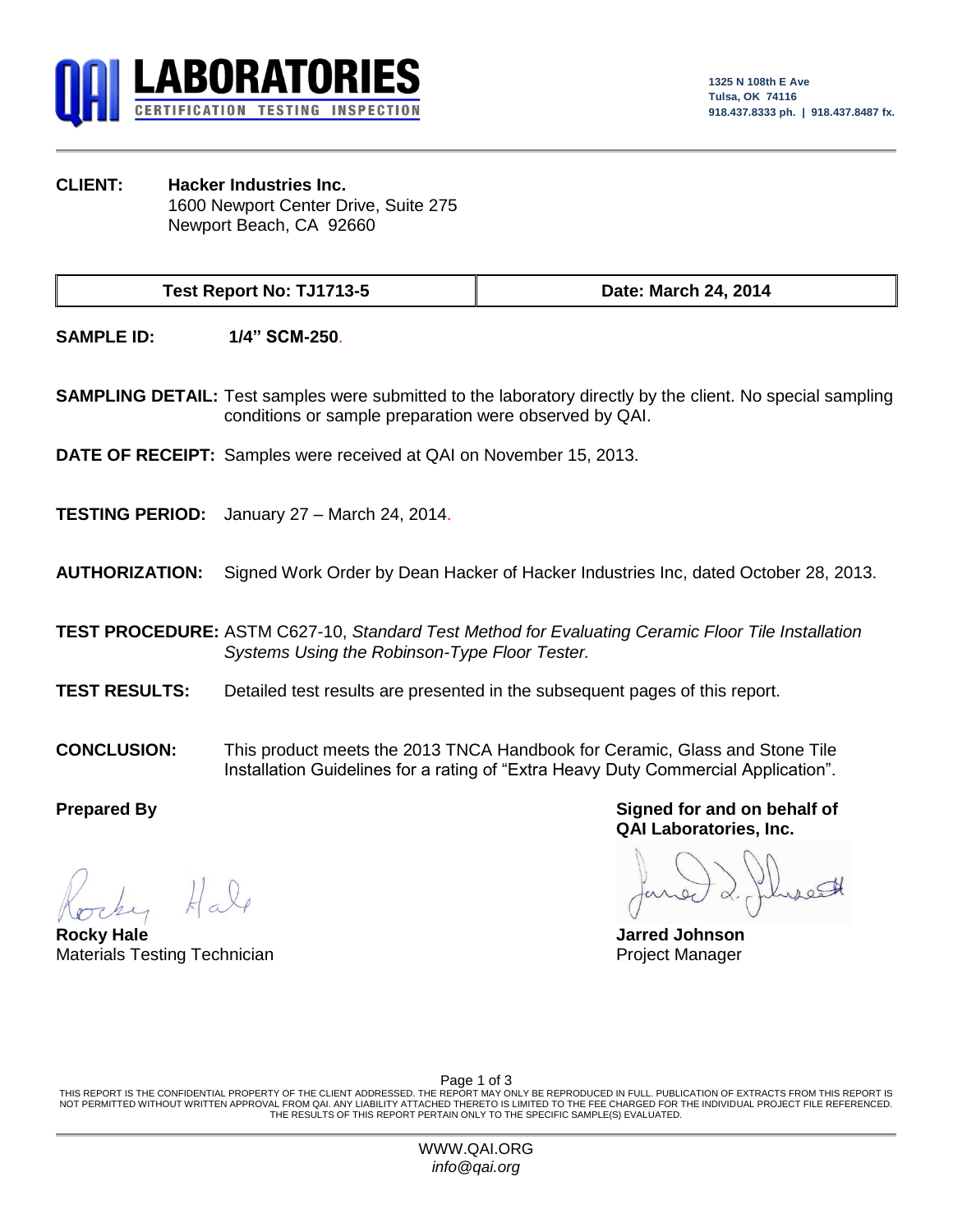

## **ASTM C627-10, Standard Test Method for Evaluating Ceramic Floor Tile Installation Systems Using the Robinson-Type Floor Tester**

**Test Procedure:** The two concrete substrates were prepared in accordance with Section 6.1.1 of ASTM C627 and allowed to cure for seven (7) days. The sound barrier identified as **1/4" SCM-250** was applied over the substrates with ANSI approved mortar and covered with a Gypsum Concrete mixture per client specifications. Once cured, the substrates were then prepared according to Section 7, with ANSI A118.4 approved mortar, grout and porcelain tile with a 6" x 6" dimension were applied and allowed to cure for twenty-eight (28) days prior to testing. The grout joint thickness used for installation was 1/8". Upon testing, the appropriate wheels were attached to the machine from the softest to hardest and loaded according to Table 1 of ASTM C627. The machine was ran for a total of 9900 revolutions (14 cycles) for each specimen, with the various wheels and weights, results were recorded and can be seen below in Table 1 and Table 2.

| Cycle                            | Type of<br><b>Wheels</b> | Total<br>Weight<br>(Ibs)                | <b>Duration</b><br>of Test<br>(hrs) | <b>Total</b><br>Number of<br><b>Revolutions</b> | <b>Damages Noted Per Cycle</b>                       | Pass/Fail   |
|----------------------------------|--------------------------|-----------------------------------------|-------------------------------------|-------------------------------------------------|------------------------------------------------------|-------------|
| $\mathbf{1}$                     | Soft Rubber              | 300                                     |                                     | 900                                             | No Visible Signs of Damage                           | <b>PASS</b> |
| $\overline{2}$                   | Soft Rubber              | 600                                     | $\mathbf{1}$                        | 900                                             | No Visible Signs of Damage                           | <b>PASS</b> |
| 3                                | Soft Rubber              | 900                                     | 1                                   | 900                                             | No Visible Signs of Damage                           | <b>PASS</b> |
| 4                                | Soft Rubber              | 900                                     | 1                                   | 900                                             | No Visible Signs of Damage                           | <b>PASS</b> |
| 5                                | Hard Rubber              | 300                                     | 1                                   | 900                                             | No Visible Signs of Damage                           | <b>PASS</b> |
| 6                                | Hard Rubber              | 600                                     | $\mathbf{1}$                        | 900                                             | No Visible Signs of Damage                           | <b>PASS</b> |
| 7                                | Hard Rubber              | 900                                     | 1                                   | 900                                             | No Visible Signs of Damage                           | <b>PASS</b> |
| 8                                | Hard Rubber              | 900                                     | 1                                   | 900                                             | No Visible Signs of Damage                           | <b>PASS</b> |
| 9                                | Steel                    | 150                                     | 0.5                                 | 450                                             | No Visible Signs of Damage                           | <b>PASS</b> |
| 10                               | Steel                    | 300                                     | 0.5                                 | 450                                             | No Visible Signs of Damage                           | <b>PASS</b> |
| 11                               | Steel                    | 450                                     | 0.5                                 | 450                                             | No Visible Signs of Damage                           | <b>PASS</b> |
| 12                               | Steel                    | 600                                     | 0.5                                 | 450                                             | No Visible Signs of Damage                           | <b>PASS</b> |
| 13                               | <b>Steel</b>             | 750                                     | 0.5                                 | 450                                             | No Visible Signs of Damage                           | <b>PASS</b> |
| 14                               | Steel                    | 900                                     | 0.5                                 | 450                                             | 1 Chipped Tile                                       | <b>PASS</b> |
| <b>Total Damages:</b>            |                          |                                         |                                     |                                                 | 1 Chipped Tile                                       | <b>PASS</b> |
|                                  |                          |                                         | <b>Type of Base Construction:</b>   |                                                 | <b>Concrete Base for Thin-Bed Installations</b>      |             |
|                                  |                          | Type of Tile Used and Type of Mounting: |                                     |                                                 | 6" Porcelain Tile, Mortar-Fabric-Mortar Installation |             |
| <b>Bonding Medium and Grout:</b> |                          |                                         |                                     |                                                 | ANSI A118.4 and .11 Approved Mortar and Grout        |             |

**Table 1** – Substrate # 1 Results:

Recommendations: Installation shall be considered to have failed to pass any cycle in which the cumulative total number of failures to tile or grout in any one of the following categories exceeds the amount stated: Chipped Tile – 5% of the tile in the wheel path, Broken Tile – 3% of the tile in the wheel path, Loose Tile – 3% of the tile in the wheel path, Popped-Up Grout Joint – 5% of the joints in the wheel path, Cracked Grout Joints – 5% of the joints in the wheel path and Powdered Grout Joints – 5% of the joints in the wheel path.

Observations: Total number of damages included: 1 Chipped Tile

THIS REPORT IS THE CONFIDENTIAL PROPERTY OF THE CLIENT ADDRESSED. THE REPORT MAY ONLY BE REPRODUCED IN FULL. PUBLICATION OF EXTRACTS FROM THIS REPORT IS NOT PERMITTED WITHOUT WRITTEN APPROVAL FROM QAI. ANY LIABILITY ATTACHED THERETO IS LIMITED TO THE FEE CHARGED FOR THE INDIVIDUAL PROJECT FILE REFERENCED. THE RESULTS OF THIS REPORT PERTAIN ONLY TO THE SPECIFIC SAMPLE(S) EVALUATED.